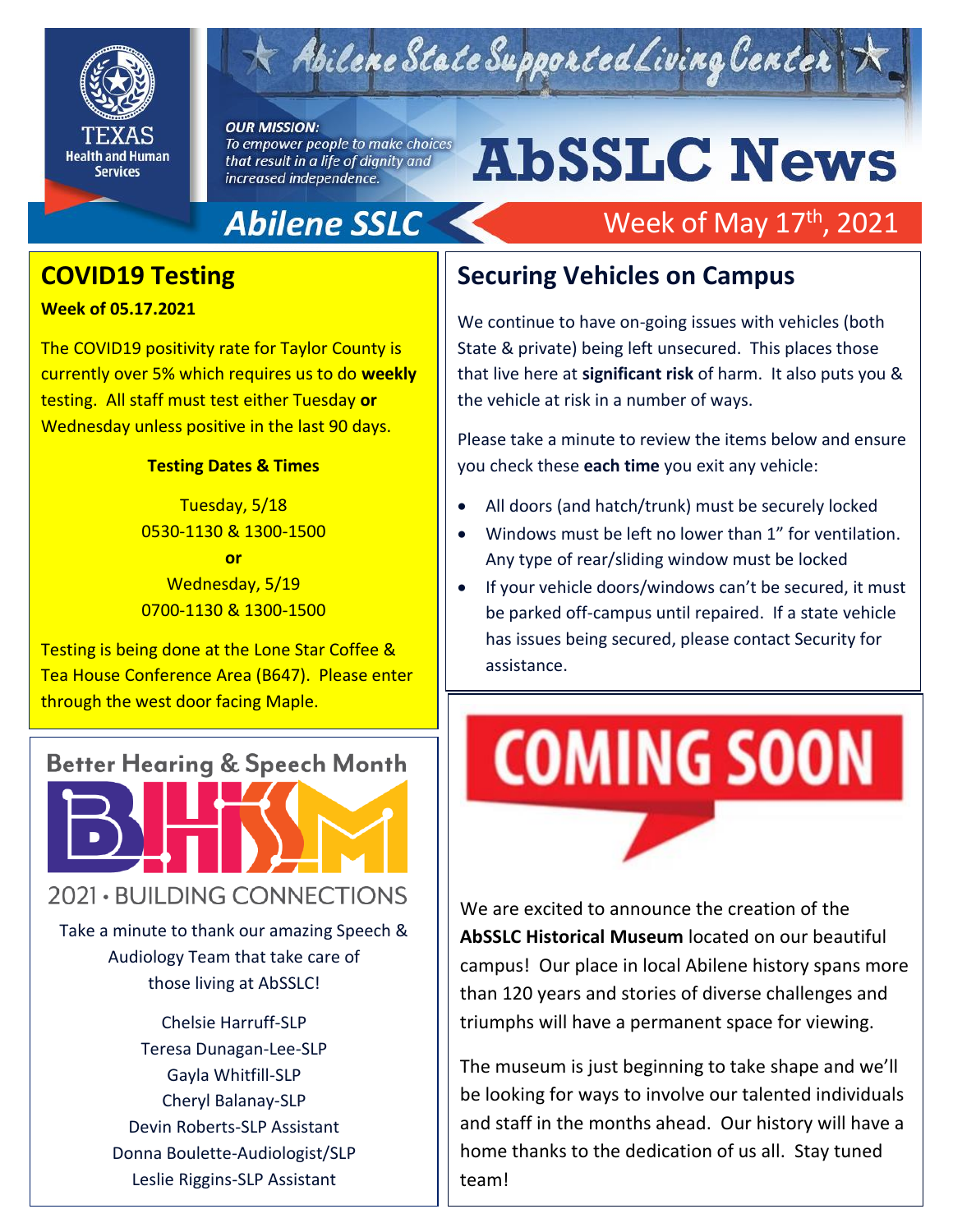### **Shout Outs!**

Shout out! to the **Maintenance crew** who volunteered to spend their Saturday here prepping for new fencing. I heard they braved the unruly forest, bugs, rats and who knows what else to make our campus a safer place for the people we serve!

Shout out to **Cheryl Galvan**, she has worked so many hours, coming in insanely early to get everything set up for the Covid testing. She keeps her cool even when dealing with people without their name badges, computer/equipment that glitches, training new helpers every week and so much more. Thanks **Cheryl** for helping to maintain a safe place to work!

I want to recognize all of **our friends in the community** who understand getting a vaccine will help end the nose probes  $\bigoplus$  C'mon people get on board already  $\bigodot$ 

I would love to recognize our supervisor **Kimble Knight**. She works on the floor with her staff, makes sure our residents have clean wardrobes and makes sure to let her staff know if we are doing a good job! I love her always!

Shout Out to **Perry** from **Maintenance**. Put in a request thru Jerolyn for a Desk Shelf for my monitors and Phone. Perry was quick and even made sure there were slots cut out in the back for all my cables and helped me set it all up.

Shout out to the **grounds crew**. The campus looks amazing! **Shout Out!** 

A special **Shout Out!** to our new Ukeru Master Trainer!

#### **Mel Mendoza**

Mel is now a Certified Train-the Trainer Instructor for the Ukeru course. This will let him train the FCT/D instructors who, in turn, train the rest of us!



Mel (L) working with Ryan Lineweaver on Ukeru techniques.

Have you seen someone do the above & beyond or just want to recognize great work?

It's easy to do a Shout Out!

- "Reply" to any of the update texts you receive through the AskAdmin Text Group
- Email Jeff Goza with their name and your comments
- Text their name and your comments to 325.370.4525

Let's **Shout Out** and recognize others!